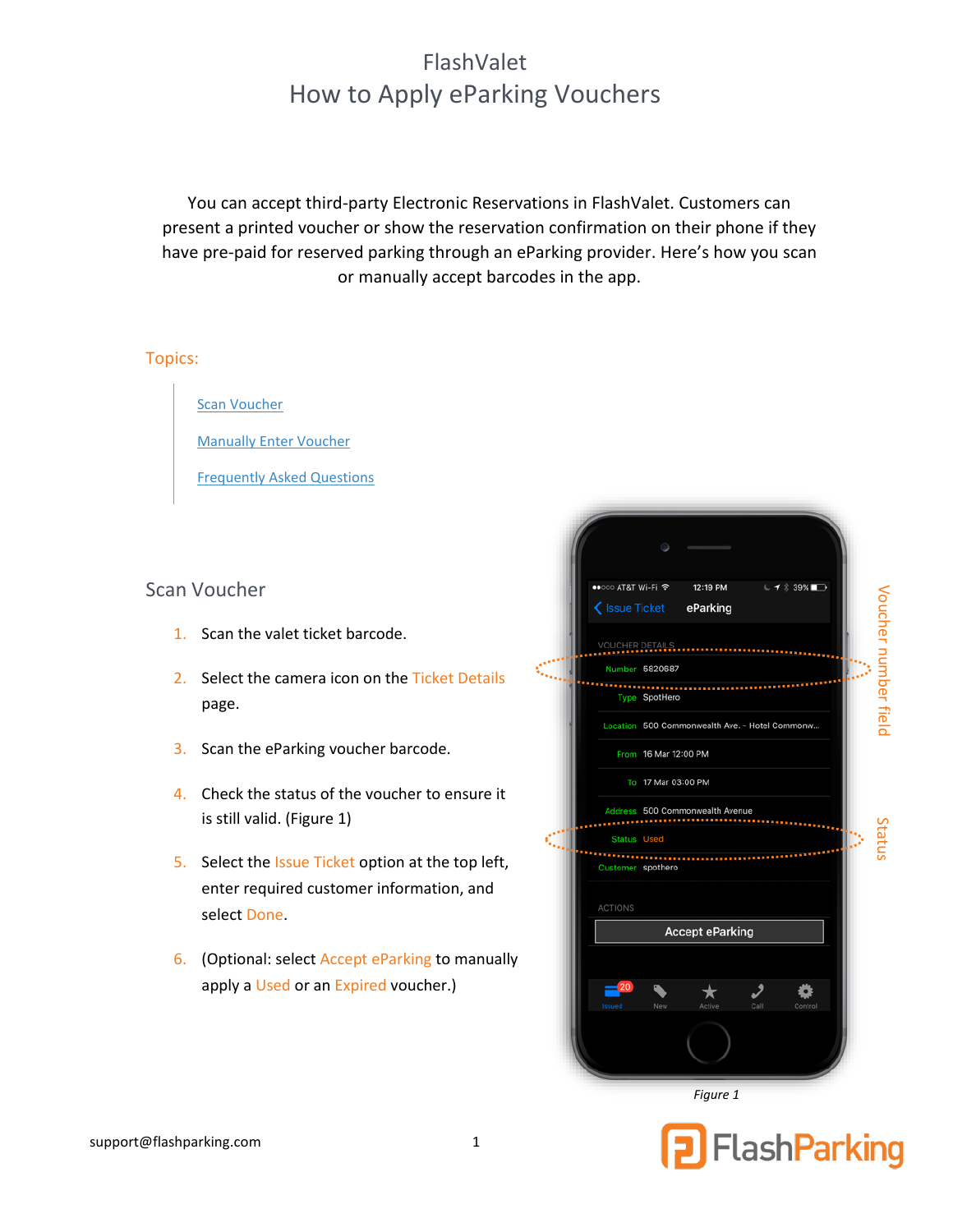## Manually Enter Voucher

- 1. Scan the valet ticket.
- 2. Click Price and select the corresponding eParking price. [\(Figure 2\)](#page-1-0)
- 3. Select Scan eParking or Click to Search.
- 4. Manually enter the voucher number and select Search.
- 5. Find the voucher number and press the blue **O** icon to view voucher details.
- 6. Check the status of the voucher to ensure it is still valid. [\(Figure 1\)](#page-0-2)
- 7. Select the Issue Ticket option at the top left if Valid, enter required customer information, and select Done.
- 8. (Optional: select Accept eParking to manually apply a Used or an Expired voucher.)

| ••○○○ AT&T Wi-Fi 〒              | 10:53 AM                         |      |                |
|---------------------------------|----------------------------------|------|----------------|
| < Issue Ticket                  | <b>Select Price</b>              | Ō    | $92\%$<br>Done |
|                                 |                                  |      |                |
|                                 | Motorcyle<br>Oversize            |      |                |
|                                 | <b>Transient 17</b>              |      |                |
|                                 | Transient 20                     |      |                |
|                                 | Validation                       |      |                |
|                                 | Scan eParking or Click to search |      |                |
|                                 |                                  |      |                |
| Total Price:                    | ,,,,,,,,,,,,,,,,,,,,,,,,,,,,,,   |      | \$17.00        |
|                                 |                                  |      |                |
|                                 |                                  |      |                |
|                                 |                                  |      |                |
|                                 |                                  |      |                |
|                                 |                                  |      |                |
|                                 |                                  |      |                |
|                                 |                                  |      |                |
|                                 |                                  |      |                |
| $\overline{4}$<br>Issued<br>New | $\sqrt{28}$<br>⊼<br>Active       | Call | Control        |

<span id="page-1-0"></span>*Figure 3*